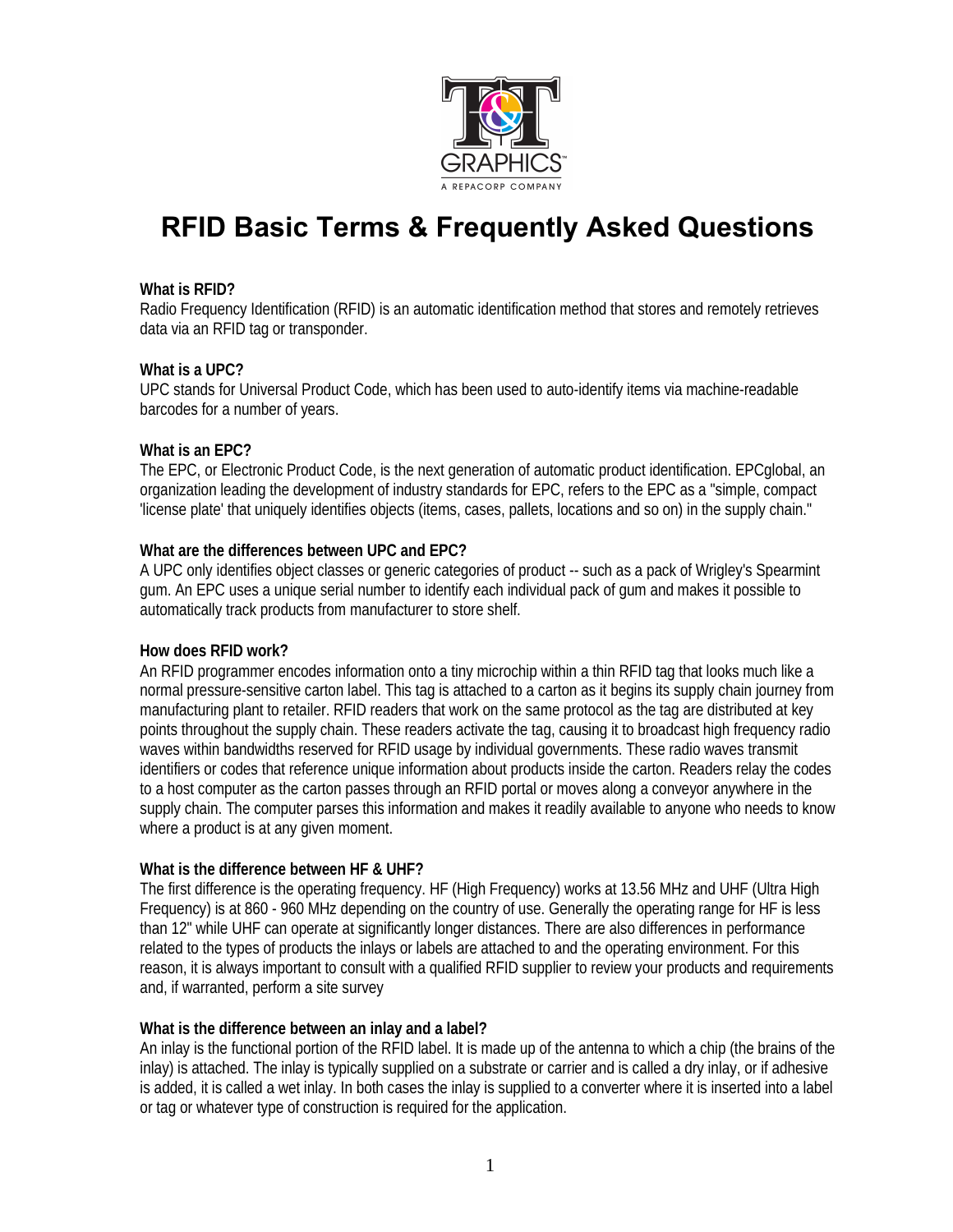#### **What benefits does RFID have over barcodes?**

The most obvious benefit is that RFID does not have to be seen to be read. Bar codes must be placed on the outside of the product and the product must be orientated so the bar code is inline with the scanner. On the other hand, with RFID, you could have (multiple) products inside a sealed carton (for example) and each product can still be identified. Another important difference is that RFID is a read/write technology. So if desired the data can be written (or programmed) after it has been attached to the product. This offers a higher level of flexibility to track and update the data as the product goes through the supply chain, into the end use application or beyond.

# **What's the RFID Value Chain?**

Avery Dennison works with numerous leading silicon designers and fabricators in order to match our product designs with the chips that drive them. We design, assemble and test inlays and then deliver them to the end user market through an established qualified converting and integration network of partners that add value by offering a total RFID solution.

# **How do I get started?**

As with any project you need a well defined problem statement. What problem are you trying to solve and what are the necessary elements required to solve the problem? In other words how will you measure success? You also need to make a very realistic assessment of what the solution is worth to your application so you can determine if it offers an attractive ROI. If this is your first RFID application it is best to bring in an experienced Systems Integrator to help lay out the framework for the project and offer guidelines on what type of solutions should be considered.

# **What does an RFID inlay consist of?**

Functionally, an inlay consists of an antenna and a microchip. The antenna drives tag performance and governs how well the tag will work in a particular application. Precision-designed to receive and broadcast RF signals, the antenna is made from a conductive material (such as silver, copper or aluminum). The antenna makes contact with an RF reader over a distance determined in large part by the amount of metal and size of the antenna. Contacts attached to the microchip make the circuit between the microchip and antenna. The chip design determines the protocol or class of the tag's operation. Different microchips have different features that can also affect performance. RFID microchips contain circuitry capable of handling a variety of functions from power conversion to data storage and retrieval.

# **How are RFID antennas made?**

Traditionally, RFID antennas were etched from copper -- a relatively slow, relatively wasteful process. Today's antennas tend to be produced with more efficient methods such as etching or stamping.

# **What does an RFID strap consist of?**

A strap consists of a microchip with two oversized contact pads on a carrier sheet to facilitate high-speed roll-toroll manufacturing. In conventional flip-chip manufacturing, the microchip is a very small component, less than 1mm square with tiny contact pads that must be placed very precisely on the antenna. This is a relatively slow process. To overcome this problem, Avery Dennison RFID Division has developed an innovative high-speed strap attach process that substantially improves yield rates.

# **In what different versions do inlays come?**

- Dry Inlays a polyethylene terephthalate (PET) substrate with an RFID chip and antenna bonded to it and then sandwiched with another protective PET lamination layer and delivered in roll form.
- Wet Inlays a Pressure Sensitive Inlays same as Dry Inlay above, with the addition of a "wet" adhesive backing and liner.
- Encapsulated or Durable Finished Transponders an inlay with the addition of a durable encapsulate for longer tag life.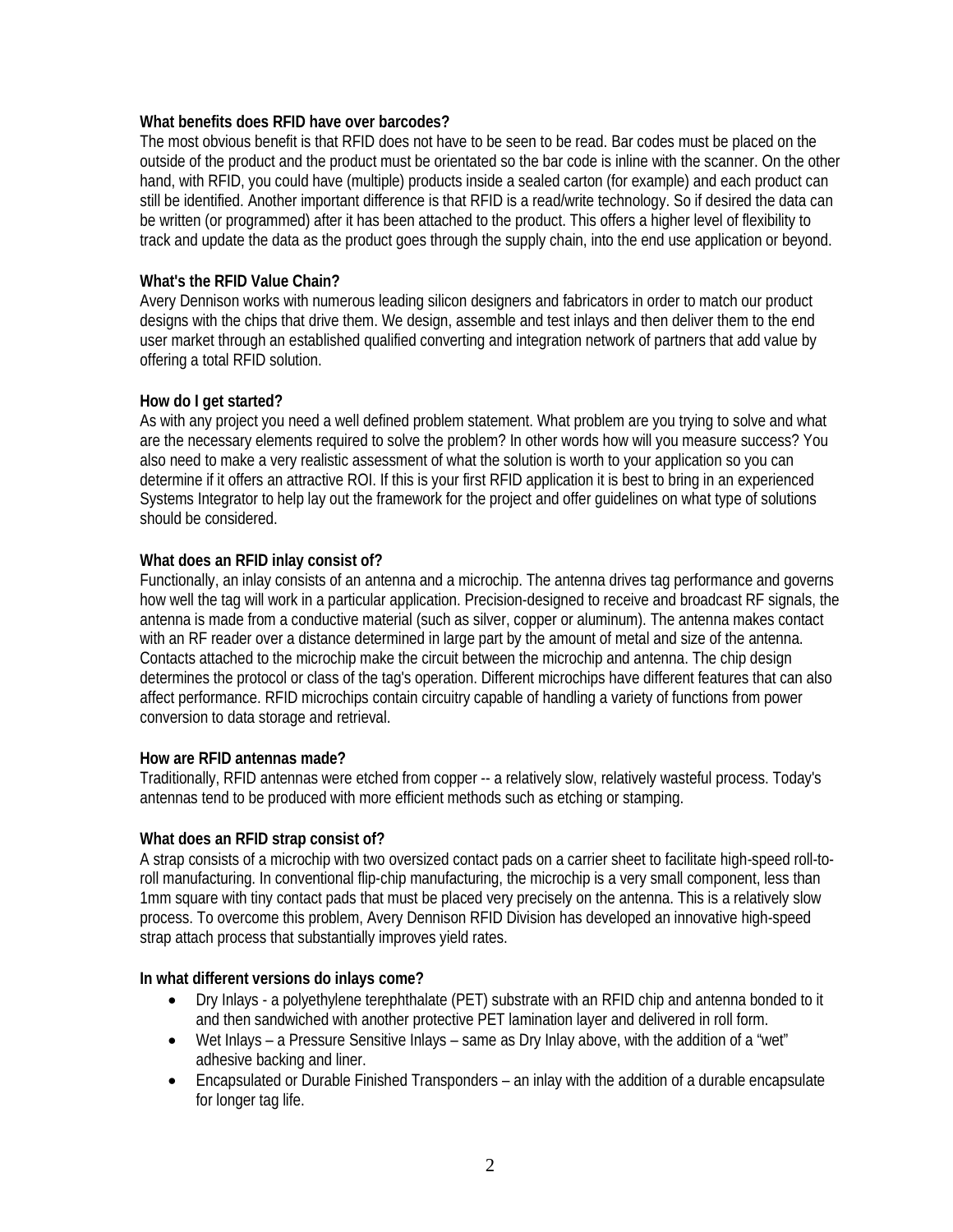# **What is an RFID tag?**

An RFID tag is a label that has an RFID inlay inserted between the label facestock and liner.

## **What is the difference between active, semi-passive and passive tags?**

Active tags broadcast under their own power, using an onboard battery. As a result, they can have very long read ranges. They are more expensive than passive tags, so they're normally used to tag very high-value items. Passive tags are the most economical RFID tags and the most common tag used in supply chain applications. They don't have onboard batteries like active tags, because they get their power from RFID readers. The RFID reader sends electromagnetic waves to the tag's antenna. Using energy from these waves, tags broadcast a signal back to the reader.

Semi-passive tags are a small and light-weight hybrid of active and passive tags. They generally use a battery to power the electronic logic (like active tags), but can also transmit data using power generated from RFID readers (like passive tags).

# **What are the components of an RFID tag?**

An RFID tag has a protective/printable facestock, then a layer of adhesive, then the RFID inlay, then another layer of adhesive, and finally a removable liner. The RF inlay provides the RFID functionality. The inlay consists of a carrier sheet that holds an RF antenna, to which is bonded a tiny microchip. The liner and facestock are typically made of paper, but may also be made from other materials such as plastic films. The selection of materials determines how well the tag will survive and whether it will be compatible with printers, applicators and other system hardware. Material selection may also have to accommodate FDA regulations. In addition, there are mechanical considerations, such as selecting an adhesive that will ensure the tag will remain adhered to the carton.

# **What frequency does RFID run on?**

Like all wireless communications devices, RFID tags and readers operate under assigned frequencies. In the United States, these frequencies are assigned by the Federal Communications Commission (FCC). The European Union's frequency assignments are governed by the European Telecommunications Standards Institute (ETSI). Most of the world uses frequencies defined within the ETSI or FCC designations. The FCC allows several frequency bands to be used for RFID including the 125kHz, 13.56MHz, and 902 to 928 MHz bands. Low Frequency (LF) tags operate in the 125kHz range. Tags operating in the 13.56 MHz range are referred to as high frequency (HF) tags. RFID tags operating 902 to 928 MHz band are referred to as ultra high frequency (UHF) tags. In North and South America, for example, 902-928 MHz band is commonly used for asset management. The ETSI recommended UHF RFID operational frequencies for Europe are between 865-868 MHz. While there are many differences between UHF and HF tags, the most relevant differences are the following:

- UHF tags have longer ranges and are thus more suitable for supply chain applications (i.e. reading cartons and pallets at a distance of tens of feet).
- HF and LF tags have shorter ranges and have therefore been the technology of choice for proximity applications such as library book tagging and security access control (i.e. reading at a few feet).

Many applications like retail apparel tagging and supply chain applications are based on the 902-928 MHz frequency band. Applications for payment cards and library book tagging use the 13.56 MHz band.

# **What is an RFID reader?**

RFID readers supply power to passive and semi-passive tags and communicate with them. For these reasons, they need to be installed at critical points throughout the supply chain. There are also handheld readers. RFID readers typically include several elements:

- Digital signal processor and a microcontroller
- Internal or external antenna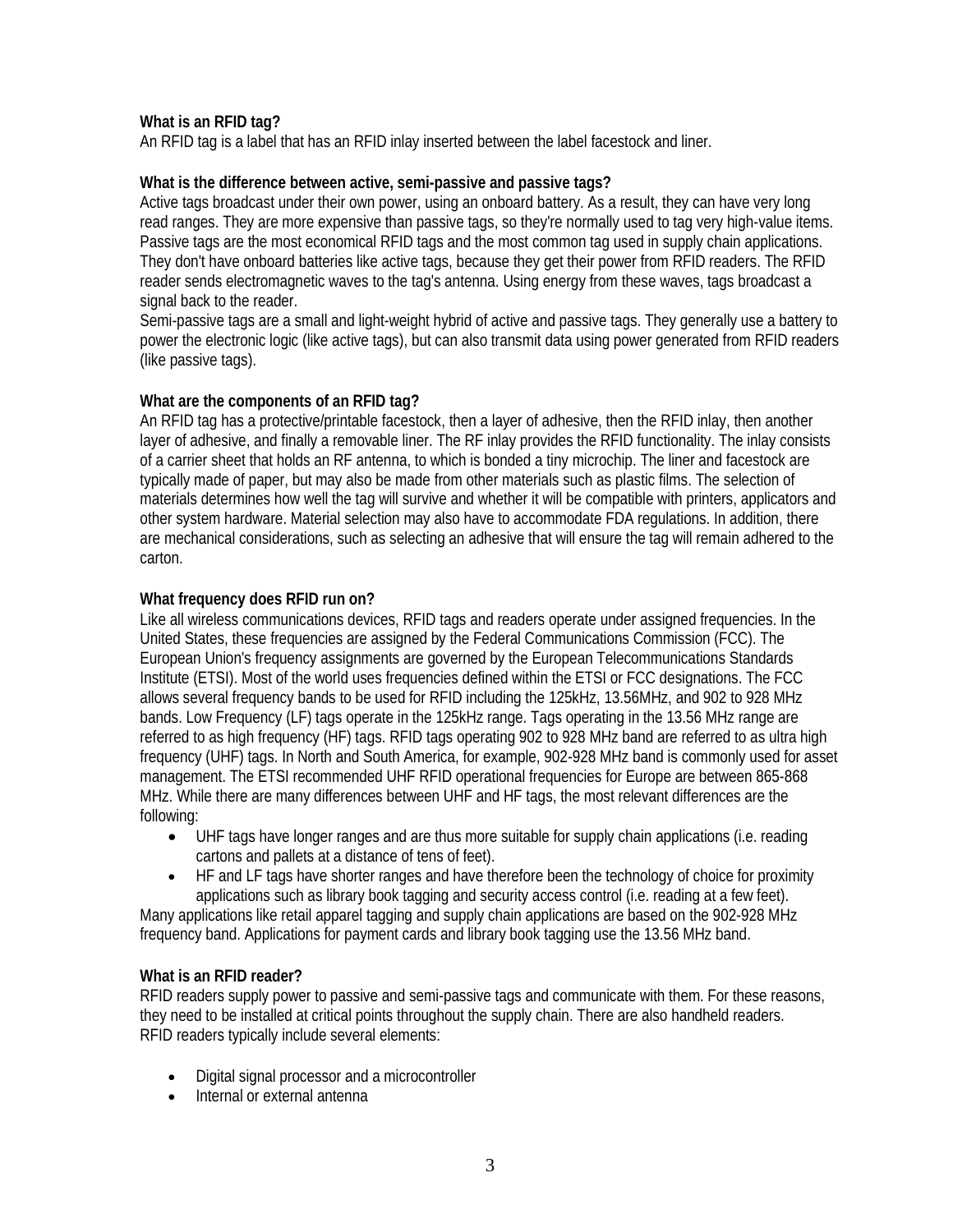- Network or serial port connection
- Input/output ports for linking to other devices

## **How does an RFID reader work?**

Readers emit radio waves. The antenna within the RFID tag receives these waves and collects energy to power the microchip. If the reader signal is too weak, then the tags cannot collect enough energy to "wake up."

#### **How is an RFID tag encoded?**

RFID tags can be encoded with a stand-alone reader/antenna setup. However, in a typical real-world application, that function is accomplished within an RFID-enabled printer or printer/applicator.

## **How is an RFID tag printed?**

In an RFID implementation, the tag can be encoded, verified, printed and even applied to the box by one machine. The RF inlay adds a level of complexity to an otherwise fairly straightforward process. Both the microchip itself and the edges of the inlay cause "bumps" in the otherwise flat label surface. This can cause print distortion. Perhaps even more problematic, the RF environment inside each RFID printer is different. Printer and inlay manufacturers are hard at work within EPCglobal to develop standards to address this. However, for now, the differences between the inner cavity of the printer and the reader antenna location often require unique inlay orientation and placement for labels used on different printers. Also, spacing between smaller labels often needs to be increased to prevent more than one tag from being programmed at the same time. Stand-alone printers can try more than once to program a tag. However, a printer/applicator must keep up with cartons moving along the conveyor and therefore must discard tags it cannot program the first time.

# **How is an RFID tag applied?**

There are a number of options available for automatically dispensing and applying the tag. Factors that affect the selection of an applicator include label size, carton speed, carton placement, and height variation and placement accuracy requirements.

The preferred methods are semi-automated or automated "Print-and-Apply" processes.

In these systems, cartons are fed to the label applicator by hand or preferably by conveyor. Another label printer at the end of the process prints a pallet level label that's applied before the palletized load moves through the RFID portal

#### **In what way do the contents in a package or carton pose a problem?**

A carton's contents can alter tuning and interfere with the tag's ability to receive energy from the reader. Certain substances, especially metals and liquids, can often have a dramatic effect on the RF performance of tags. For this reason, these materials are often called "difficult" or "RF-unfriendly." Aside from de-tuning, these materials can cause other problems like absorption, shielding and reflections.

#### **How does the inlay orientation to a reader or position on a carton pose a challenge?**

Many inlays, especially those with a small vertical profile, have an antenna read field pattern that resembles a donut, meaning that they cannot be read from the direction of the antenna tips. This can cause null spots (no reads) when trying to read the tag end-on. That is why Avery Dennison RFID designed our AD-831 inlay to be read from any orientation, with no null spots allowing it to be read from any direction.

Carton contents can also influence read range and there are many examples of a tag that reads well in one place on a carton and not at all when moved a few inches. Carton contents and their arrangement inside the carton can create hot spots and dead spots on the cardboard surface. Avery Dennison developed our Sweet Spot tester to determine the optimal RFID tag position on a carton relative to the contents inside.